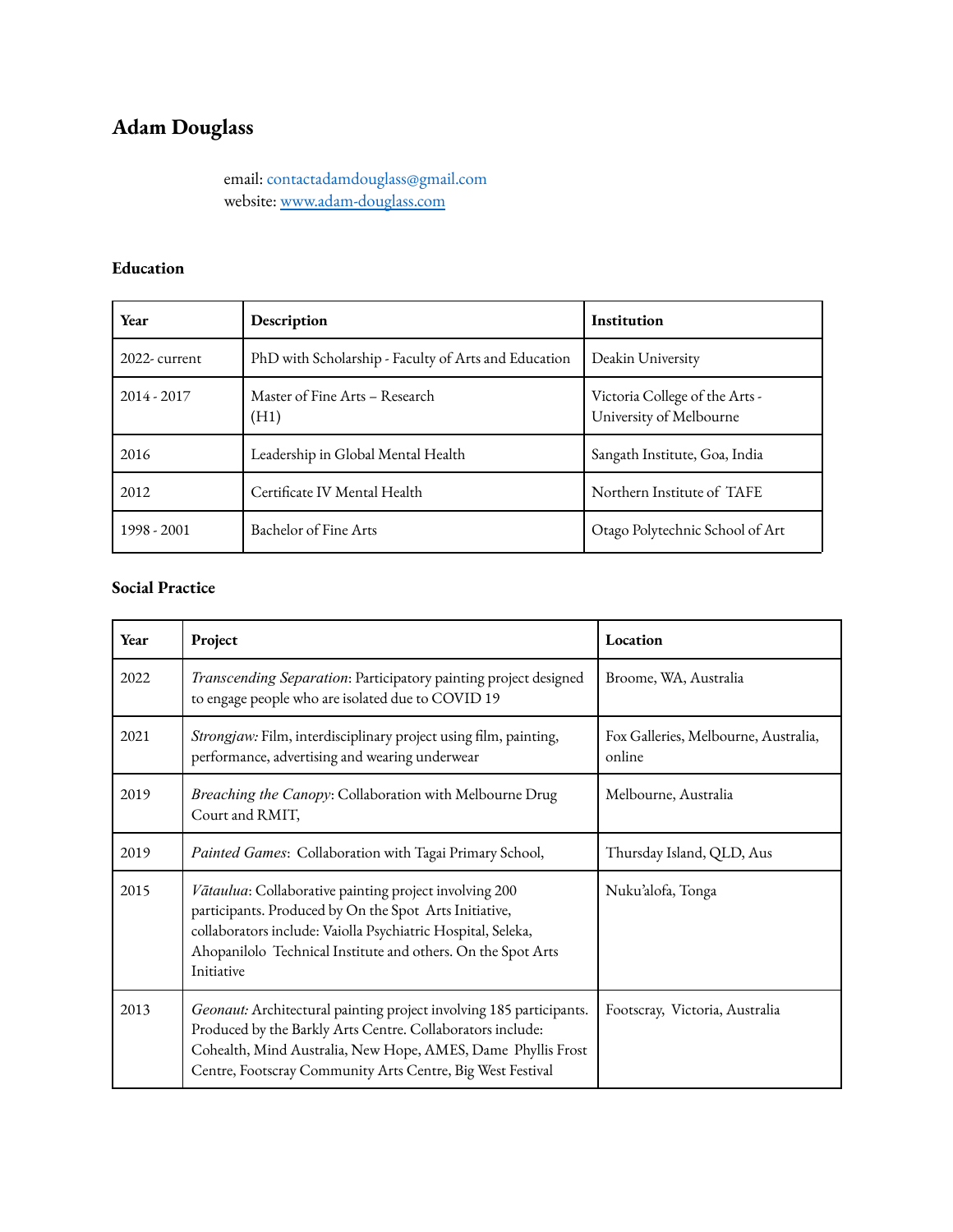| 2011 | AMES Mural: Facilitated project with AMES students, part of the<br>Big West Festival and a permanent installation at AMES Footscray.<br>(AMES is the largest provider of English language, CALD<br>employment and settlement services in Victoria.) | Footscray, Victoria, Australia                         |
|------|-----------------------------------------------------------------------------------------------------------------------------------------------------------------------------------------------------------------------------------------------------|--------------------------------------------------------|
| 2011 | Vietnamese Dragon: Creating a Vietnamese dragon for public<br>performances with Vietnamese community engaged in services<br>with Mind Australia                                                                                                     | Melbourne, Australia                                   |
| 2010 | I Am: Group exhibition, involving people accessing mental health<br>services                                                                                                                                                                        | The Atrium, Federation Square,<br>Melbourne, Australia |
| 2009 | and the Gods made Blue: rogue installation in an abandoned<br>house                                                                                                                                                                                 | Brunswick, Victoria, Australia                         |
| 2007 | Life, the Universe and the 420 Centre: Participatory painting<br>project involving members of a mental health drop-in centre and<br>professional and amatuer artists.                                                                               | The Blue Oyster Gallery, Dunedin,<br>New Zealand       |

### **Selected Solo Exhibitions**

| Date | Exhibition                                 | Location                                            |
|------|--------------------------------------------|-----------------------------------------------------|
| 2014 | The Stooge                                 | Rubicon ARI, Melbourne, Victoria                    |
| 2011 | Implosion is Compulsory                    | Gallerysmith Project Space,<br>Melbourne, Victoria  |
| 2010 | and the Gods made Blue (third installment) | Seventh Gallery, Fitzroy, Victoria                  |
| 2009 | and the Gods made Blue                     | Red Gallery, Melbourne, Victoria                    |
| 2008 | Tomahawk                                   | Blue Oyster Gallery, Dunedin, New<br>Zealand        |
| 2006 | The Jazz Blade Club                        | Sanderson Contemporary Art,<br>Auckland New Zealand |
| 2005 | After the Square                           | Sanderson Contemporary Art,<br>Auckland New Zealand |
| 2002 | Travel Log                                 | Blue Oyster Gallery, Dunedin, New<br>Zealand        |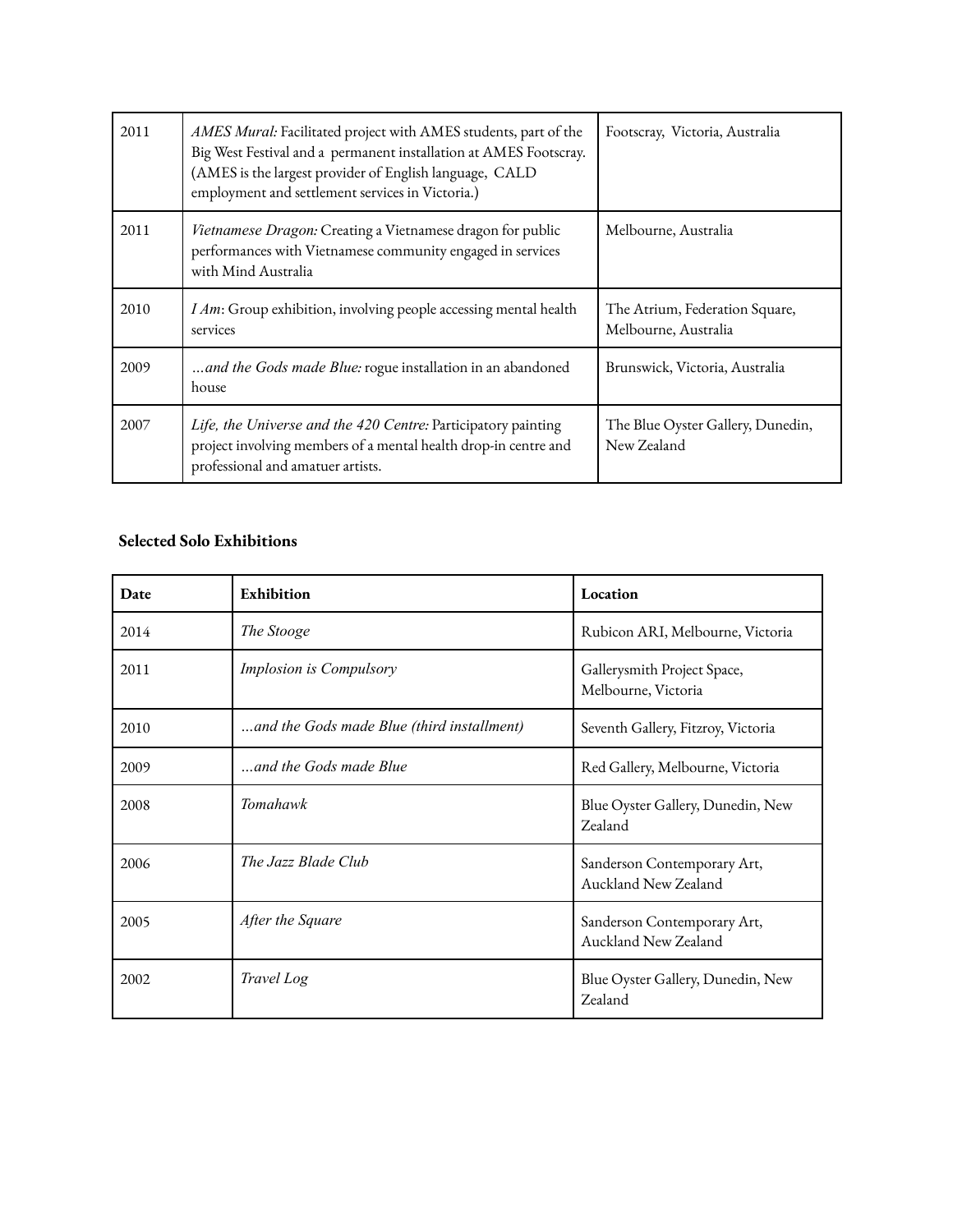# **Selected Group Exhibitions**

| Date | Exhibition                                     | Location                                             |
|------|------------------------------------------------|------------------------------------------------------|
| 2021 | Liminal Wanderlust curated by Rebecca<br>Agnew | Fox Galleries, Melbourne, Australia                  |
| 2019 | Art Awards for Social Change                   | Incinerator Gallery, Melbourne, Australia            |
| 2013 | Moreland Summer Show                           | Counihan Gallery, Melbourne, Australia               |
| 2011 | The Brunswick Show                             | Donkeywheel House, Melbourne, Australia              |
| 2006 | Christmas Show                                 | Sanderson Contemporary Art, Auckland, New<br>Zealand |
| 2005 | Encounters                                     | The Arthouse, Christchurch, New Zealand              |
| 2005 | The Mind in the Cave                           | Cleveland Living Art Centre, Dunedin, New<br>Zealand |

## **Films**

| Date | <b>Film</b>                                  | <b>Screenings and Festivals</b>                                                                                                                                                          |
|------|----------------------------------------------|------------------------------------------------------------------------------------------------------------------------------------------------------------------------------------------|
| 2020 | Strongjaw                                    | Official selection: St Kilda Short Film Festival, Three Minute Film Festival,<br>Honourable mention: LA Underground Film Festival. Semi-finalist: New<br>York Animation Festival (2020). |
| 2017 | Vātaulua:<br>Communication in<br>Third Space | Premiered at the Nuku'alofa Film Festival                                                                                                                                                |

#### **Selected Employment**

| Date        | Role                                                        | Location                | Organisation                                |
|-------------|-------------------------------------------------------------|-------------------------|---------------------------------------------|
| $2021 -$    | Arts Facilitator                                            | Broome, WA, Australia   | Kimberley Mental Health<br>and Drug Service |
| $2020 - 21$ | Service manager and case manager<br>of homelessness program | Geelong, Vic, Australia | Neami National -<br>Towards Home Plus       |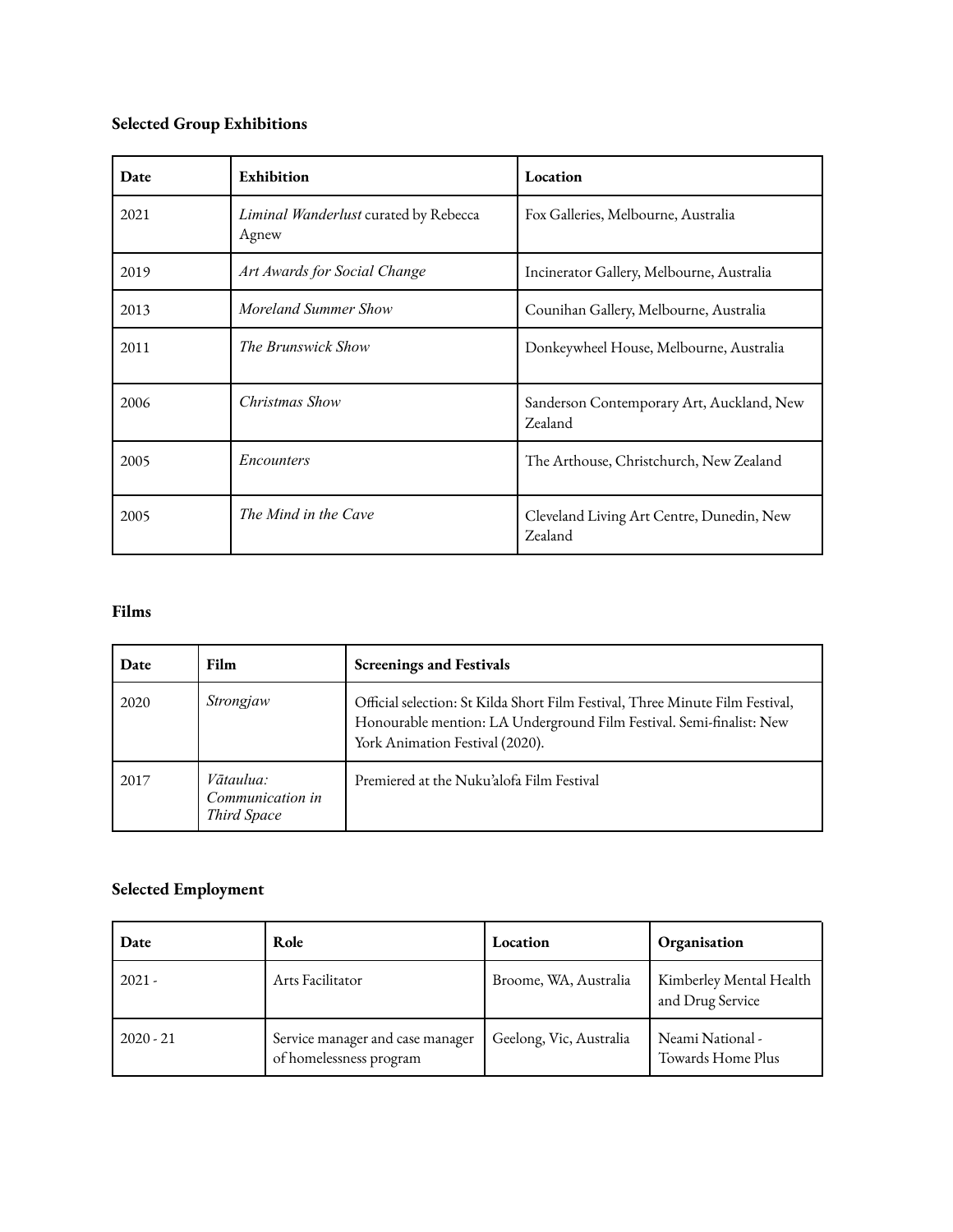| $2017 - 18$ | Service Manager of mental health<br>program PARC (Prevention and<br>Recovery Care)                               | Geelong , Vic, Australia     | Neami National                     |
|-------------|------------------------------------------------------------------------------------------------------------------|------------------------------|------------------------------------|
| 2013        | Image designer and photographer<br>for the book Making Culture<br>Count: the politics of cultural<br>measurement | Melbourne, Vic,<br>Australia | University of Melbourne            |
| 2013        | Research assistant for project on<br>street art and graffiti (contract<br>position)                              | Melbourne, Vic,<br>Australia | University of Melbourne            |
| 2006-2007   | Arts facilitator                                                                                                 | Dunedin, New Zealand         | PACT Otago                         |
| 2002        | Lecturer                                                                                                         | Fremantle, WA,<br>Australia  | Fremantle Art and Design<br>Centre |

# **Research Projects**

| 2019 | Breaching the Canopy, Collaboration with Melbourne Drug Court and RMIT CAST<br>(Contemporary Art and Social Transformation)                                                                          |
|------|------------------------------------------------------------------------------------------------------------------------------------------------------------------------------------------------------|
| 2015 | Vātaulua: Communication in Thirdspace, Tongatapu, Tonga. Produced by On the Spot Arts<br>Initiative, collaborators include: Vaiolla Psychiatric Hospital, Seleka, Ahopanilolo Technical<br>Institute |

#### **Selected Publications**

| Date | <b>Selected Publications</b>                                                                                                                                                                          |
|------|-------------------------------------------------------------------------------------------------------------------------------------------------------------------------------------------------------|
| 2021 | (Peer reviewed) Public Art Dialogue (upcoming): Aesthetic Systems of Participatory Painting: playing<br>with paint, dialogic art, and the innovative collective by Adam Douglass and Dr Marnie Badham |
| 2015 | (Peer reviewed) Project Freerange, Volume 11: A Psychiatric Utopia by Adam Douglass                                                                                                                   |
| 2010 | (Peer reviewed) Scope: Contemporary Research Topics, Adam Douglass' Alien Happening by Francis<br>Plagne                                                                                              |
| 2007 | (Peer reviewed) Scope: Contemporary Research Topics, Volume 2, Life the Universe and 420 Stafford<br>St by Adam Douglass                                                                              |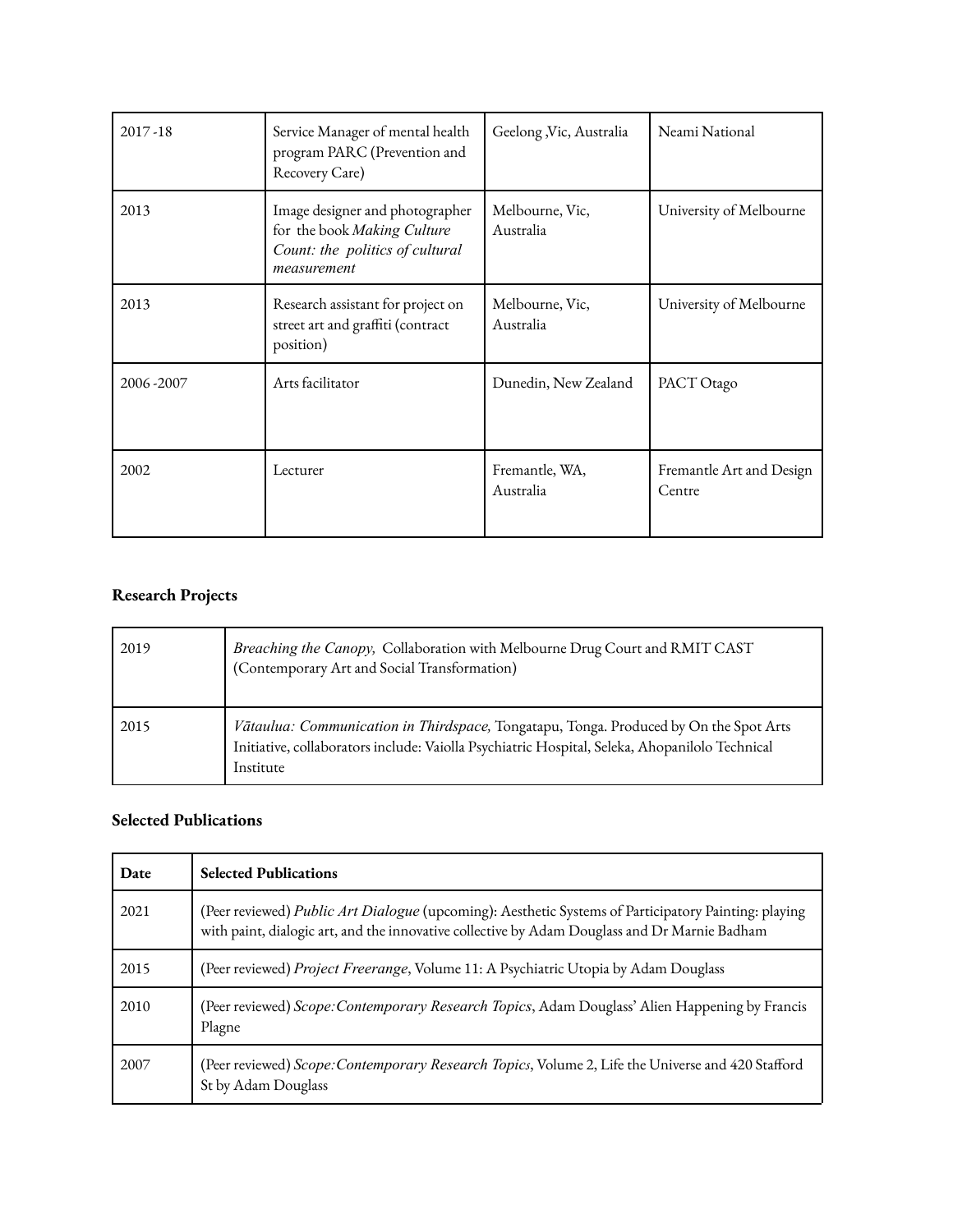| 2007 | Artnews New Zealand: Collaboration for healing by Adam Douglass and Michelle Armistead            |
|------|---------------------------------------------------------------------------------------------------|
| 2015 | Eye Contact http://eyecontactsite.com/2015/09/nukualofas-liberated-zone by Dr Scott Hamilton      |
| 2009 |                                                                                                   |
|      | Un. Magazine, Vol 3.2: What's he building in there? By Ryan Johnston, Emily Pauling, Drew Roberts |

#### **Awards**

| Year | Award                                                                  | Location                                 |
|------|------------------------------------------------------------------------|------------------------------------------|
| 2019 | Art Award for Social Change                                            | Incinerator Gallery, Melbourne Australia |
| 2018 | Short listed for the Obama Foundation Scholarship for<br>Social Change | Chicago, USA                             |

#### **Presentations**

| Year | Presentation                                                                                                      | Location                                                                                                                                |
|------|-------------------------------------------------------------------------------------------------------------------|-----------------------------------------------------------------------------------------------------------------------------------------|
| 2019 | Aesthetic Systems of Participatory Painting: commonly<br>used strategies and a new direction forward              | AAANZ Conference - Aesthetics, Politics<br>and Histories: The Social Context of Art,<br>Melbourne, Australia                            |
| 2017 | Supporting Mental Wellbeing through Aesthetic Experience:<br>Self determination and Collaboration in Tonga        | Langi Ma'a: Inaugural Tonga Mental Health<br>and Disabilities Symposium. Nuku'alofa,<br>Tonga                                           |
| 2015 | Systems of Psychedelia: collaborative painting and<br>psychosocial principles in New Zealand, Australia and Tonga | Social Theory, Politics and the Arts<br>Conference, University of South Australia                                                       |
| 2015 | Systems of Psychedelia: Collaborative Painting and<br>Psychosocial Principles                                     | Research Forum, University of Melbourne                                                                                                 |
| 2015 | Systems of Psychedelia: Collaborative Painting and<br>Psychosocial Principles                                     | Lecture on past and current collaborative art<br>projects, Otago Polytechnic School of Art<br>(Dunedin, NZ)                             |
| 2015 | Animating the Abstract                                                                                            | Lecture on past artworks in relation to<br>current research project in Tonga. Faculty<br>Research Symposium, University of<br>Melbourne |
| 2014 | Partnerships Lecture                                                                                              | Guest Lecturer, Community Cultural<br>Development (Masters) University of                                                               |